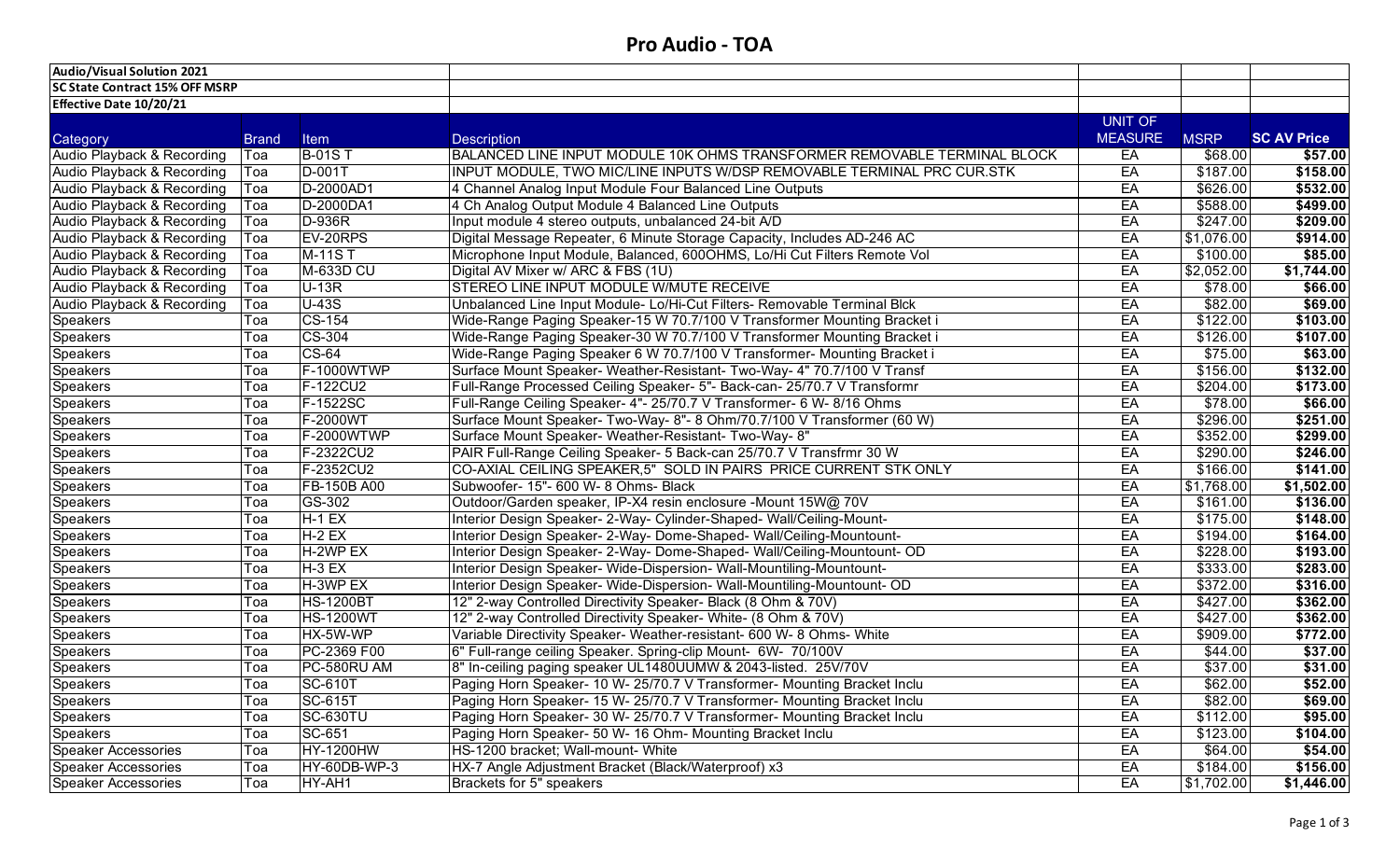## **Pro Audio - TOA**

| HY-CN7B-WP F00<br>EA<br>\$1,702.00<br>HX-7 Joining Bracket (Black/Waterproof)<br>\$1,446.00<br><b>Speaker Accessories</b><br>Гоа<br>\$151.00<br>HY-PF1B<br>EA<br><b>Speaker Accessories</b><br>Rigging Frame for FB-120 and HX-5 Black<br>\$128.00<br>Гоа<br>HY-PF7B F00<br>\$206.00<br>Rigging Frame for FB-150 and HX-7- Black<br>EA<br>\$175.00<br><b>Speaker Accessories</b><br>Toa<br>HY-RR1<br>Ceiling Reinforcement Ring- F-1522SC<br>\$14.00<br>EA<br>\$11.00<br><b>Speaker Accessories</b><br>Toa<br>EA<br>\$231.00<br><b>HY-W0801</b><br>S-1200/HS-15000 Wall Mount Angle- Black<br>\$196.00<br><b>Speaker Accessories</b><br>Toa<br>LBS8-R1-AM<br>EA<br>\$19.00<br>Tile Bridge for PC-580R/RV (10/Box, priced per unit)<br>\$16.00<br><b>Speaker Accessories</b><br>Toa<br>A-2240 CU<br>Mixer/Amp Five Input (Mic- Line- Tel)- 240W- Paging priority Mute<br>EA<br>\$700.00<br>Amplifiers<br>\$595.00<br>Тоа<br>\$542.00<br><b>Amplifiers</b><br>A-5006 3CUD00<br>Four input BGM Mixer/Amp w/Network DSP- 60W @70V<br>EA<br>\$460.00<br>Toa<br><b>Amplifiers</b><br>\$641.00<br>A-5012 3CUD00<br>Four input BGM Mixer/Amp w/Network DSP- 120W @70V<br>EA<br>\$544.00<br>Гоа<br><b>Amplifiers</b><br>Mixer/Digital Amplifier - 240W - Six audio input<br>\$1,190.00<br>A-824D<br>EA<br>\$1,011.00<br>Гоа<br><b>Amplifiers</b><br>A-912MK2 UL<br>Mixer/Amplifier- Modular- 120 W-Eight Module Ports- Black (2U)<br>EA<br>\$894.00<br>\$759.00<br>Гоа<br>\$660.00<br>EA<br>\$561.00<br><b>BG-2120 CU</b><br>5 input mixer-amp 120W<br>Гоа<br>\$883.00<br>5-Input Mixer-amp, 240W @70V, Class D power, option module slot<br><b>BG-2240D-AM</b><br>EA<br>\$750.00<br>Гоа<br>\$283.00<br><b>BG-235</b><br>Mixer/Amplifier - 35W- Three Inputs- MOH Output-Auto Mute<br>EA<br>\$240.00<br>Гоа<br>EA<br>\$1,165.00<br>Amplifiers<br><b>BG-2480D-AM</b><br>5-Input Mixer-amp, 480W @70V, Class D power, option module slot<br>\$990.00<br>Гоа<br><b>D-2008SP CU</b><br>Modular Digital Mixer; 32 CH DSP frame w/ 8 available module slots<br>EA<br>\$5,783.00<br>\$4,915.00<br>Гоа<br>EA<br>\$2,976.00<br>DA-500F-HLCU<br>Digital Power Amplifier- 4x 500 W @ 70V 2x 1000 W Bridged @ 140V<br>\$2,529.00<br>Гоа<br>Digital Power Amplifier 4x500w @ 70v<br>EA<br>\$2,976.00<br>\$2,529.00<br>DA-550F CU<br>Гоа<br>EA<br><b>Amplifiers</b><br>$P-9120DH$ CU<br>Power Amplifier- 2Ch-120W- 70V Flexible Output Power<br>\$1,056.00<br>\$897.00<br>Гоа<br>Amplifiers<br>EA<br>\$1,329.00<br>P-924MK2 UL<br>Power Amplifier- 240 W- 1 Module Port- Black (3U)<br>\$1,129.00<br>Гоа<br><b>Amplifiers</b><br>EA<br>\$53.00<br>$U-01R$<br>Line Input Module- Unbalanced- 220k Ohms with RCA Jack<br>\$45.00<br>Гоа<br><b>Amplifiers</b><br>EA<br>\$1,560.00<br>W-912A<br>In-Wall Mixer/Amp 120W 6 Module Ports Expandable to 8 Ports w/ WE-2<br>\$1,326.00<br>Toa<br>4-Ch Level Converter for N-8000RS & N-8010RS Substation Interface Chnel<br>Q-8000LC AM<br>EA<br>\$402.00<br>\$341.00<br>Toa<br>S-01ST<br>Signal Generator Module- 1 kHz Sine Wave Removable Terminal Block<br>EA<br>\$85.00<br>\$72.00<br>Toa<br>EA<br>AM-1WMK2<br>Steerable Array Microphone with DSP Network Control Interface.<br>\$2,145.00<br>\$1,823.00<br>Toa<br>\$296.00<br><b>IR-300MY</b><br>Infrared Wireless Hands-free Microphone- 2 Ch. Selection<br>EA<br>\$251.00<br>Toa<br>\$362.00<br><b>Wired Microphones</b><br><b>IR-510RY</b><br>Infrared Wireless Receiver for IR-702T- ceiling mount<br>EA<br>\$307.00<br>Toa<br>\$444.00<br>$Q-RM9012PS$<br>Remote Paging Microphone. Includes AD-246 Power Supply<br>EA<br>\$377.00<br>Toa<br>\$255.00<br><b>EM-800</b><br><b>Gooseneck Microphone</b><br>EA<br>\$216.00<br>Toa<br>Infrared Wireless Tuner- Dual Channel- 2 Ch. Selection 1U- requires Rcvr<br><b>Wireless Microphones</b><br><b>IR-702T US</b><br>EA<br>\$345.00<br>\$293.00<br>Toa<br><b>Wireless Microphones</b><br><b>IR-802PA</b><br>IR Classroom System- includes: IR-802T IR Tuner/Mixer- IR-820SP IR PWR<br>EA<br>\$1,754.00<br>\$1,490.00<br>Toa<br><b>Wireless Microphones</b><br><b>YP-M5300</b><br>Unidirectional Lavalier Microphone for WM-5325<br>EA<br>\$97.00<br>\$82.00<br>Toa<br>Wireless Microphone Access.<br>HY-H1<br>Adapter Panel for H-1 EX to fit into a Raco Model 953 6-gang Electrical<br>EA<br>\$22.00<br>\$18.00<br>Toa<br>\$63.00<br>Wireless Microphone Access.<br>MB-WT3<br>Rack Mount Kit for 1 EV-20R IR-702T WT-4800 WT-4820- WT-5800/5805<br>EA<br>\$53.00<br>Toa<br>WT-5800-AM RM1D00 Wireless Receiver- True Diversity- 64 Ch.- Scanner- Transmitter Battery<br>EA<br>\$539.00<br>\$458.00<br>Wireless Microphone Access.<br>Toa<br>EA<br>Unified Communications<br>AM-CF1B<br>\$2,750.00<br><b>LENUBIO Integrated Audio Collaboration System</b><br>\$2,337.00<br>Toa<br>AM-CF1W<br>EA<br>\$2,750.00<br>\$2,337.00<br>Unified Communications<br>Toa<br>LENUBIO Integrated Audio Collaboration System<br>\$434.00<br><b>DT-930 UL</b><br>EA<br>\$511.00<br>Toa<br>TOA AM/FM Tuner- 40 Presets- Digital Display<br>A-9240SHM2CU<br>Modular Digital Matrix Mixer/Amplifier- Up to Eight Mic/Line inputs<br>\$1,180.00<br>EA<br>\$1,389.00<br>Toa<br>Mixers & Zone Processors<br>DP-L2 CU<br>Digital Ambient Noise Controller. Two line inputs - 1 mic sense input<br>EA<br>\$2,904.00<br>Toa<br>\$2,468.00<br>VoIP/SIP Paging Module for 9000M2 900 700 & BG2000 Series, Incl.AD-1215P<br>SP-11N AM<br>EA<br>\$613.00<br>\$521.00<br>Toa<br>Telephone & Paging<br><b>N-8000AF CU</b><br>IP intercom audio function interface unit. Internal chime/bell<br>EA<br> \$1,613.00<br>\$1,371.00<br>Toa<br>EA<br>Telephone & Paging<br>IP intercom exchange, twisted pair, 16 station capacity, 4 speach links<br>Toa | <b>Speaker Accessories</b>   | Toa | HY-BC580 AM        | UL-Listed stackable- metal back-can for PC-580RU/RV | EA | \$21.00    | \$17.00    |
|-------------------------------------------------------------------------------------------------------------------------------------------------------------------------------------------------------------------------------------------------------------------------------------------------------------------------------------------------------------------------------------------------------------------------------------------------------------------------------------------------------------------------------------------------------------------------------------------------------------------------------------------------------------------------------------------------------------------------------------------------------------------------------------------------------------------------------------------------------------------------------------------------------------------------------------------------------------------------------------------------------------------------------------------------------------------------------------------------------------------------------------------------------------------------------------------------------------------------------------------------------------------------------------------------------------------------------------------------------------------------------------------------------------------------------------------------------------------------------------------------------------------------------------------------------------------------------------------------------------------------------------------------------------------------------------------------------------------------------------------------------------------------------------------------------------------------------------------------------------------------------------------------------------------------------------------------------------------------------------------------------------------------------------------------------------------------------------------------------------------------------------------------------------------------------------------------------------------------------------------------------------------------------------------------------------------------------------------------------------------------------------------------------------------------------------------------------------------------------------------------------------------------------------------------------------------------------------------------------------------------------------------------------------------------------------------------------------------------------------------------------------------------------------------------------------------------------------------------------------------------------------------------------------------------------------------------------------------------------------------------------------------------------------------------------------------------------------------------------------------------------------------------------------------------------------------------------------------------------------------------------------------------------------------------------------------------------------------------------------------------------------------------------------------------------------------------------------------------------------------------------------------------------------------------------------------------------------------------------------------------------------------------------------------------------------------------------------------------------------------------------------------------------------------------------------------------------------------------------------------------------------------------------------------------------------------------------------------------------------------------------------------------------------------------------------------------------------------------------------------------------------------------------------------------------------------------------------------------------------------------------------------------------------------------------------------------------------------------------------------------------------------------------------------------------------------------------------------------------------------------------------------------------------------------------------------------------------------------------------------------------------------------------------------------------------------------------------------------------------------------------------------------------------------------------------------------------------------------------------------------------------------------------------------------------------------------------------------------------------------------------------------------------------------------------------------------------------------------------------------------------------------------------------------------------------------------------------------------------------------------------------------------------------------------------------------------------------------------------------------------------------------------------------------------------------------------------------------------------------------------------------------------------------------------------------------------------------------------------------------------------------------------------------------------------------------------------------------------------------------------|------------------------------|-----|--------------------|-----------------------------------------------------|----|------------|------------|
|                                                                                                                                                                                                                                                                                                                                                                                                                                                                                                                                                                                                                                                                                                                                                                                                                                                                                                                                                                                                                                                                                                                                                                                                                                                                                                                                                                                                                                                                                                                                                                                                                                                                                                                                                                                                                                                                                                                                                                                                                                                                                                                                                                                                                                                                                                                                                                                                                                                                                                                                                                                                                                                                                                                                                                                                                                                                                                                                                                                                                                                                                                                                                                                                                                                                                                                                                                                                                                                                                                                                                                                                                                                                                                                                                                                                                                                                                                                                                                                                                                                                                                                                                                                                                                                                                                                                                                                                                                                                                                                                                                                                                                                                                                                                                                                                                                                                                                                                                                                                                                                                                                                                                                                                                                                                                                                                                                                                                                                                                                                                                                                                                                                                                                                                                 |                              |     |                    |                                                     |    |            |            |
|                                                                                                                                                                                                                                                                                                                                                                                                                                                                                                                                                                                                                                                                                                                                                                                                                                                                                                                                                                                                                                                                                                                                                                                                                                                                                                                                                                                                                                                                                                                                                                                                                                                                                                                                                                                                                                                                                                                                                                                                                                                                                                                                                                                                                                                                                                                                                                                                                                                                                                                                                                                                                                                                                                                                                                                                                                                                                                                                                                                                                                                                                                                                                                                                                                                                                                                                                                                                                                                                                                                                                                                                                                                                                                                                                                                                                                                                                                                                                                                                                                                                                                                                                                                                                                                                                                                                                                                                                                                                                                                                                                                                                                                                                                                                                                                                                                                                                                                                                                                                                                                                                                                                                                                                                                                                                                                                                                                                                                                                                                                                                                                                                                                                                                                                                 |                              |     |                    |                                                     |    |            |            |
|                                                                                                                                                                                                                                                                                                                                                                                                                                                                                                                                                                                                                                                                                                                                                                                                                                                                                                                                                                                                                                                                                                                                                                                                                                                                                                                                                                                                                                                                                                                                                                                                                                                                                                                                                                                                                                                                                                                                                                                                                                                                                                                                                                                                                                                                                                                                                                                                                                                                                                                                                                                                                                                                                                                                                                                                                                                                                                                                                                                                                                                                                                                                                                                                                                                                                                                                                                                                                                                                                                                                                                                                                                                                                                                                                                                                                                                                                                                                                                                                                                                                                                                                                                                                                                                                                                                                                                                                                                                                                                                                                                                                                                                                                                                                                                                                                                                                                                                                                                                                                                                                                                                                                                                                                                                                                                                                                                                                                                                                                                                                                                                                                                                                                                                                                 |                              |     |                    |                                                     |    |            |            |
|                                                                                                                                                                                                                                                                                                                                                                                                                                                                                                                                                                                                                                                                                                                                                                                                                                                                                                                                                                                                                                                                                                                                                                                                                                                                                                                                                                                                                                                                                                                                                                                                                                                                                                                                                                                                                                                                                                                                                                                                                                                                                                                                                                                                                                                                                                                                                                                                                                                                                                                                                                                                                                                                                                                                                                                                                                                                                                                                                                                                                                                                                                                                                                                                                                                                                                                                                                                                                                                                                                                                                                                                                                                                                                                                                                                                                                                                                                                                                                                                                                                                                                                                                                                                                                                                                                                                                                                                                                                                                                                                                                                                                                                                                                                                                                                                                                                                                                                                                                                                                                                                                                                                                                                                                                                                                                                                                                                                                                                                                                                                                                                                                                                                                                                                                 |                              |     |                    |                                                     |    |            |            |
|                                                                                                                                                                                                                                                                                                                                                                                                                                                                                                                                                                                                                                                                                                                                                                                                                                                                                                                                                                                                                                                                                                                                                                                                                                                                                                                                                                                                                                                                                                                                                                                                                                                                                                                                                                                                                                                                                                                                                                                                                                                                                                                                                                                                                                                                                                                                                                                                                                                                                                                                                                                                                                                                                                                                                                                                                                                                                                                                                                                                                                                                                                                                                                                                                                                                                                                                                                                                                                                                                                                                                                                                                                                                                                                                                                                                                                                                                                                                                                                                                                                                                                                                                                                                                                                                                                                                                                                                                                                                                                                                                                                                                                                                                                                                                                                                                                                                                                                                                                                                                                                                                                                                                                                                                                                                                                                                                                                                                                                                                                                                                                                                                                                                                                                                                 |                              |     |                    |                                                     |    |            |            |
|                                                                                                                                                                                                                                                                                                                                                                                                                                                                                                                                                                                                                                                                                                                                                                                                                                                                                                                                                                                                                                                                                                                                                                                                                                                                                                                                                                                                                                                                                                                                                                                                                                                                                                                                                                                                                                                                                                                                                                                                                                                                                                                                                                                                                                                                                                                                                                                                                                                                                                                                                                                                                                                                                                                                                                                                                                                                                                                                                                                                                                                                                                                                                                                                                                                                                                                                                                                                                                                                                                                                                                                                                                                                                                                                                                                                                                                                                                                                                                                                                                                                                                                                                                                                                                                                                                                                                                                                                                                                                                                                                                                                                                                                                                                                                                                                                                                                                                                                                                                                                                                                                                                                                                                                                                                                                                                                                                                                                                                                                                                                                                                                                                                                                                                                                 |                              |     |                    |                                                     |    |            |            |
|                                                                                                                                                                                                                                                                                                                                                                                                                                                                                                                                                                                                                                                                                                                                                                                                                                                                                                                                                                                                                                                                                                                                                                                                                                                                                                                                                                                                                                                                                                                                                                                                                                                                                                                                                                                                                                                                                                                                                                                                                                                                                                                                                                                                                                                                                                                                                                                                                                                                                                                                                                                                                                                                                                                                                                                                                                                                                                                                                                                                                                                                                                                                                                                                                                                                                                                                                                                                                                                                                                                                                                                                                                                                                                                                                                                                                                                                                                                                                                                                                                                                                                                                                                                                                                                                                                                                                                                                                                                                                                                                                                                                                                                                                                                                                                                                                                                                                                                                                                                                                                                                                                                                                                                                                                                                                                                                                                                                                                                                                                                                                                                                                                                                                                                                                 |                              |     |                    |                                                     |    |            |            |
|                                                                                                                                                                                                                                                                                                                                                                                                                                                                                                                                                                                                                                                                                                                                                                                                                                                                                                                                                                                                                                                                                                                                                                                                                                                                                                                                                                                                                                                                                                                                                                                                                                                                                                                                                                                                                                                                                                                                                                                                                                                                                                                                                                                                                                                                                                                                                                                                                                                                                                                                                                                                                                                                                                                                                                                                                                                                                                                                                                                                                                                                                                                                                                                                                                                                                                                                                                                                                                                                                                                                                                                                                                                                                                                                                                                                                                                                                                                                                                                                                                                                                                                                                                                                                                                                                                                                                                                                                                                                                                                                                                                                                                                                                                                                                                                                                                                                                                                                                                                                                                                                                                                                                                                                                                                                                                                                                                                                                                                                                                                                                                                                                                                                                                                                                 |                              |     |                    |                                                     |    |            |            |
|                                                                                                                                                                                                                                                                                                                                                                                                                                                                                                                                                                                                                                                                                                                                                                                                                                                                                                                                                                                                                                                                                                                                                                                                                                                                                                                                                                                                                                                                                                                                                                                                                                                                                                                                                                                                                                                                                                                                                                                                                                                                                                                                                                                                                                                                                                                                                                                                                                                                                                                                                                                                                                                                                                                                                                                                                                                                                                                                                                                                                                                                                                                                                                                                                                                                                                                                                                                                                                                                                                                                                                                                                                                                                                                                                                                                                                                                                                                                                                                                                                                                                                                                                                                                                                                                                                                                                                                                                                                                                                                                                                                                                                                                                                                                                                                                                                                                                                                                                                                                                                                                                                                                                                                                                                                                                                                                                                                                                                                                                                                                                                                                                                                                                                                                                 |                              |     |                    |                                                     |    |            |            |
|                                                                                                                                                                                                                                                                                                                                                                                                                                                                                                                                                                                                                                                                                                                                                                                                                                                                                                                                                                                                                                                                                                                                                                                                                                                                                                                                                                                                                                                                                                                                                                                                                                                                                                                                                                                                                                                                                                                                                                                                                                                                                                                                                                                                                                                                                                                                                                                                                                                                                                                                                                                                                                                                                                                                                                                                                                                                                                                                                                                                                                                                                                                                                                                                                                                                                                                                                                                                                                                                                                                                                                                                                                                                                                                                                                                                                                                                                                                                                                                                                                                                                                                                                                                                                                                                                                                                                                                                                                                                                                                                                                                                                                                                                                                                                                                                                                                                                                                                                                                                                                                                                                                                                                                                                                                                                                                                                                                                                                                                                                                                                                                                                                                                                                                                                 |                              |     |                    |                                                     |    |            |            |
|                                                                                                                                                                                                                                                                                                                                                                                                                                                                                                                                                                                                                                                                                                                                                                                                                                                                                                                                                                                                                                                                                                                                                                                                                                                                                                                                                                                                                                                                                                                                                                                                                                                                                                                                                                                                                                                                                                                                                                                                                                                                                                                                                                                                                                                                                                                                                                                                                                                                                                                                                                                                                                                                                                                                                                                                                                                                                                                                                                                                                                                                                                                                                                                                                                                                                                                                                                                                                                                                                                                                                                                                                                                                                                                                                                                                                                                                                                                                                                                                                                                                                                                                                                                                                                                                                                                                                                                                                                                                                                                                                                                                                                                                                                                                                                                                                                                                                                                                                                                                                                                                                                                                                                                                                                                                                                                                                                                                                                                                                                                                                                                                                                                                                                                                                 |                              |     |                    |                                                     |    |            |            |
|                                                                                                                                                                                                                                                                                                                                                                                                                                                                                                                                                                                                                                                                                                                                                                                                                                                                                                                                                                                                                                                                                                                                                                                                                                                                                                                                                                                                                                                                                                                                                                                                                                                                                                                                                                                                                                                                                                                                                                                                                                                                                                                                                                                                                                                                                                                                                                                                                                                                                                                                                                                                                                                                                                                                                                                                                                                                                                                                                                                                                                                                                                                                                                                                                                                                                                                                                                                                                                                                                                                                                                                                                                                                                                                                                                                                                                                                                                                                                                                                                                                                                                                                                                                                                                                                                                                                                                                                                                                                                                                                                                                                                                                                                                                                                                                                                                                                                                                                                                                                                                                                                                                                                                                                                                                                                                                                                                                                                                                                                                                                                                                                                                                                                                                                                 | <b>Amplifiers</b>            |     |                    |                                                     |    |            |            |
|                                                                                                                                                                                                                                                                                                                                                                                                                                                                                                                                                                                                                                                                                                                                                                                                                                                                                                                                                                                                                                                                                                                                                                                                                                                                                                                                                                                                                                                                                                                                                                                                                                                                                                                                                                                                                                                                                                                                                                                                                                                                                                                                                                                                                                                                                                                                                                                                                                                                                                                                                                                                                                                                                                                                                                                                                                                                                                                                                                                                                                                                                                                                                                                                                                                                                                                                                                                                                                                                                                                                                                                                                                                                                                                                                                                                                                                                                                                                                                                                                                                                                                                                                                                                                                                                                                                                                                                                                                                                                                                                                                                                                                                                                                                                                                                                                                                                                                                                                                                                                                                                                                                                                                                                                                                                                                                                                                                                                                                                                                                                                                                                                                                                                                                                                 | <b>Amplifiers</b>            |     |                    |                                                     |    |            |            |
|                                                                                                                                                                                                                                                                                                                                                                                                                                                                                                                                                                                                                                                                                                                                                                                                                                                                                                                                                                                                                                                                                                                                                                                                                                                                                                                                                                                                                                                                                                                                                                                                                                                                                                                                                                                                                                                                                                                                                                                                                                                                                                                                                                                                                                                                                                                                                                                                                                                                                                                                                                                                                                                                                                                                                                                                                                                                                                                                                                                                                                                                                                                                                                                                                                                                                                                                                                                                                                                                                                                                                                                                                                                                                                                                                                                                                                                                                                                                                                                                                                                                                                                                                                                                                                                                                                                                                                                                                                                                                                                                                                                                                                                                                                                                                                                                                                                                                                                                                                                                                                                                                                                                                                                                                                                                                                                                                                                                                                                                                                                                                                                                                                                                                                                                                 | <b>Amplifiers</b>            |     |                    |                                                     |    |            |            |
|                                                                                                                                                                                                                                                                                                                                                                                                                                                                                                                                                                                                                                                                                                                                                                                                                                                                                                                                                                                                                                                                                                                                                                                                                                                                                                                                                                                                                                                                                                                                                                                                                                                                                                                                                                                                                                                                                                                                                                                                                                                                                                                                                                                                                                                                                                                                                                                                                                                                                                                                                                                                                                                                                                                                                                                                                                                                                                                                                                                                                                                                                                                                                                                                                                                                                                                                                                                                                                                                                                                                                                                                                                                                                                                                                                                                                                                                                                                                                                                                                                                                                                                                                                                                                                                                                                                                                                                                                                                                                                                                                                                                                                                                                                                                                                                                                                                                                                                                                                                                                                                                                                                                                                                                                                                                                                                                                                                                                                                                                                                                                                                                                                                                                                                                                 |                              |     |                    |                                                     |    |            |            |
|                                                                                                                                                                                                                                                                                                                                                                                                                                                                                                                                                                                                                                                                                                                                                                                                                                                                                                                                                                                                                                                                                                                                                                                                                                                                                                                                                                                                                                                                                                                                                                                                                                                                                                                                                                                                                                                                                                                                                                                                                                                                                                                                                                                                                                                                                                                                                                                                                                                                                                                                                                                                                                                                                                                                                                                                                                                                                                                                                                                                                                                                                                                                                                                                                                                                                                                                                                                                                                                                                                                                                                                                                                                                                                                                                                                                                                                                                                                                                                                                                                                                                                                                                                                                                                                                                                                                                                                                                                                                                                                                                                                                                                                                                                                                                                                                                                                                                                                                                                                                                                                                                                                                                                                                                                                                                                                                                                                                                                                                                                                                                                                                                                                                                                                                                 | Amplifiers                   |     |                    |                                                     |    |            |            |
|                                                                                                                                                                                                                                                                                                                                                                                                                                                                                                                                                                                                                                                                                                                                                                                                                                                                                                                                                                                                                                                                                                                                                                                                                                                                                                                                                                                                                                                                                                                                                                                                                                                                                                                                                                                                                                                                                                                                                                                                                                                                                                                                                                                                                                                                                                                                                                                                                                                                                                                                                                                                                                                                                                                                                                                                                                                                                                                                                                                                                                                                                                                                                                                                                                                                                                                                                                                                                                                                                                                                                                                                                                                                                                                                                                                                                                                                                                                                                                                                                                                                                                                                                                                                                                                                                                                                                                                                                                                                                                                                                                                                                                                                                                                                                                                                                                                                                                                                                                                                                                                                                                                                                                                                                                                                                                                                                                                                                                                                                                                                                                                                                                                                                                                                                 | <b>Amplifiers</b>            |     |                    |                                                     |    |            |            |
|                                                                                                                                                                                                                                                                                                                                                                                                                                                                                                                                                                                                                                                                                                                                                                                                                                                                                                                                                                                                                                                                                                                                                                                                                                                                                                                                                                                                                                                                                                                                                                                                                                                                                                                                                                                                                                                                                                                                                                                                                                                                                                                                                                                                                                                                                                                                                                                                                                                                                                                                                                                                                                                                                                                                                                                                                                                                                                                                                                                                                                                                                                                                                                                                                                                                                                                                                                                                                                                                                                                                                                                                                                                                                                                                                                                                                                                                                                                                                                                                                                                                                                                                                                                                                                                                                                                                                                                                                                                                                                                                                                                                                                                                                                                                                                                                                                                                                                                                                                                                                                                                                                                                                                                                                                                                                                                                                                                                                                                                                                                                                                                                                                                                                                                                                 | <b>Amplifiers</b>            |     |                    |                                                     |    |            |            |
|                                                                                                                                                                                                                                                                                                                                                                                                                                                                                                                                                                                                                                                                                                                                                                                                                                                                                                                                                                                                                                                                                                                                                                                                                                                                                                                                                                                                                                                                                                                                                                                                                                                                                                                                                                                                                                                                                                                                                                                                                                                                                                                                                                                                                                                                                                                                                                                                                                                                                                                                                                                                                                                                                                                                                                                                                                                                                                                                                                                                                                                                                                                                                                                                                                                                                                                                                                                                                                                                                                                                                                                                                                                                                                                                                                                                                                                                                                                                                                                                                                                                                                                                                                                                                                                                                                                                                                                                                                                                                                                                                                                                                                                                                                                                                                                                                                                                                                                                                                                                                                                                                                                                                                                                                                                                                                                                                                                                                                                                                                                                                                                                                                                                                                                                                 |                              |     |                    |                                                     |    |            |            |
|                                                                                                                                                                                                                                                                                                                                                                                                                                                                                                                                                                                                                                                                                                                                                                                                                                                                                                                                                                                                                                                                                                                                                                                                                                                                                                                                                                                                                                                                                                                                                                                                                                                                                                                                                                                                                                                                                                                                                                                                                                                                                                                                                                                                                                                                                                                                                                                                                                                                                                                                                                                                                                                                                                                                                                                                                                                                                                                                                                                                                                                                                                                                                                                                                                                                                                                                                                                                                                                                                                                                                                                                                                                                                                                                                                                                                                                                                                                                                                                                                                                                                                                                                                                                                                                                                                                                                                                                                                                                                                                                                                                                                                                                                                                                                                                                                                                                                                                                                                                                                                                                                                                                                                                                                                                                                                                                                                                                                                                                                                                                                                                                                                                                                                                                                 |                              |     |                    |                                                     |    |            |            |
|                                                                                                                                                                                                                                                                                                                                                                                                                                                                                                                                                                                                                                                                                                                                                                                                                                                                                                                                                                                                                                                                                                                                                                                                                                                                                                                                                                                                                                                                                                                                                                                                                                                                                                                                                                                                                                                                                                                                                                                                                                                                                                                                                                                                                                                                                                                                                                                                                                                                                                                                                                                                                                                                                                                                                                                                                                                                                                                                                                                                                                                                                                                                                                                                                                                                                                                                                                                                                                                                                                                                                                                                                                                                                                                                                                                                                                                                                                                                                                                                                                                                                                                                                                                                                                                                                                                                                                                                                                                                                                                                                                                                                                                                                                                                                                                                                                                                                                                                                                                                                                                                                                                                                                                                                                                                                                                                                                                                                                                                                                                                                                                                                                                                                                                                                 |                              |     |                    |                                                     |    |            |            |
|                                                                                                                                                                                                                                                                                                                                                                                                                                                                                                                                                                                                                                                                                                                                                                                                                                                                                                                                                                                                                                                                                                                                                                                                                                                                                                                                                                                                                                                                                                                                                                                                                                                                                                                                                                                                                                                                                                                                                                                                                                                                                                                                                                                                                                                                                                                                                                                                                                                                                                                                                                                                                                                                                                                                                                                                                                                                                                                                                                                                                                                                                                                                                                                                                                                                                                                                                                                                                                                                                                                                                                                                                                                                                                                                                                                                                                                                                                                                                                                                                                                                                                                                                                                                                                                                                                                                                                                                                                                                                                                                                                                                                                                                                                                                                                                                                                                                                                                                                                                                                                                                                                                                                                                                                                                                                                                                                                                                                                                                                                                                                                                                                                                                                                                                                 |                              |     |                    |                                                     |    |            |            |
|                                                                                                                                                                                                                                                                                                                                                                                                                                                                                                                                                                                                                                                                                                                                                                                                                                                                                                                                                                                                                                                                                                                                                                                                                                                                                                                                                                                                                                                                                                                                                                                                                                                                                                                                                                                                                                                                                                                                                                                                                                                                                                                                                                                                                                                                                                                                                                                                                                                                                                                                                                                                                                                                                                                                                                                                                                                                                                                                                                                                                                                                                                                                                                                                                                                                                                                                                                                                                                                                                                                                                                                                                                                                                                                                                                                                                                                                                                                                                                                                                                                                                                                                                                                                                                                                                                                                                                                                                                                                                                                                                                                                                                                                                                                                                                                                                                                                                                                                                                                                                                                                                                                                                                                                                                                                                                                                                                                                                                                                                                                                                                                                                                                                                                                                                 | <b>Amplifier Accessories</b> |     |                    |                                                     |    |            |            |
|                                                                                                                                                                                                                                                                                                                                                                                                                                                                                                                                                                                                                                                                                                                                                                                                                                                                                                                                                                                                                                                                                                                                                                                                                                                                                                                                                                                                                                                                                                                                                                                                                                                                                                                                                                                                                                                                                                                                                                                                                                                                                                                                                                                                                                                                                                                                                                                                                                                                                                                                                                                                                                                                                                                                                                                                                                                                                                                                                                                                                                                                                                                                                                                                                                                                                                                                                                                                                                                                                                                                                                                                                                                                                                                                                                                                                                                                                                                                                                                                                                                                                                                                                                                                                                                                                                                                                                                                                                                                                                                                                                                                                                                                                                                                                                                                                                                                                                                                                                                                                                                                                                                                                                                                                                                                                                                                                                                                                                                                                                                                                                                                                                                                                                                                                 | <b>Amplifier Accessories</b> |     |                    |                                                     |    |            |            |
|                                                                                                                                                                                                                                                                                                                                                                                                                                                                                                                                                                                                                                                                                                                                                                                                                                                                                                                                                                                                                                                                                                                                                                                                                                                                                                                                                                                                                                                                                                                                                                                                                                                                                                                                                                                                                                                                                                                                                                                                                                                                                                                                                                                                                                                                                                                                                                                                                                                                                                                                                                                                                                                                                                                                                                                                                                                                                                                                                                                                                                                                                                                                                                                                                                                                                                                                                                                                                                                                                                                                                                                                                                                                                                                                                                                                                                                                                                                                                                                                                                                                                                                                                                                                                                                                                                                                                                                                                                                                                                                                                                                                                                                                                                                                                                                                                                                                                                                                                                                                                                                                                                                                                                                                                                                                                                                                                                                                                                                                                                                                                                                                                                                                                                                                                 | <b>Wired Microphones</b>     |     |                    |                                                     |    |            |            |
|                                                                                                                                                                                                                                                                                                                                                                                                                                                                                                                                                                                                                                                                                                                                                                                                                                                                                                                                                                                                                                                                                                                                                                                                                                                                                                                                                                                                                                                                                                                                                                                                                                                                                                                                                                                                                                                                                                                                                                                                                                                                                                                                                                                                                                                                                                                                                                                                                                                                                                                                                                                                                                                                                                                                                                                                                                                                                                                                                                                                                                                                                                                                                                                                                                                                                                                                                                                                                                                                                                                                                                                                                                                                                                                                                                                                                                                                                                                                                                                                                                                                                                                                                                                                                                                                                                                                                                                                                                                                                                                                                                                                                                                                                                                                                                                                                                                                                                                                                                                                                                                                                                                                                                                                                                                                                                                                                                                                                                                                                                                                                                                                                                                                                                                                                 | <b>Wired Microphones</b>     |     |                    |                                                     |    |            |            |
|                                                                                                                                                                                                                                                                                                                                                                                                                                                                                                                                                                                                                                                                                                                                                                                                                                                                                                                                                                                                                                                                                                                                                                                                                                                                                                                                                                                                                                                                                                                                                                                                                                                                                                                                                                                                                                                                                                                                                                                                                                                                                                                                                                                                                                                                                                                                                                                                                                                                                                                                                                                                                                                                                                                                                                                                                                                                                                                                                                                                                                                                                                                                                                                                                                                                                                                                                                                                                                                                                                                                                                                                                                                                                                                                                                                                                                                                                                                                                                                                                                                                                                                                                                                                                                                                                                                                                                                                                                                                                                                                                                                                                                                                                                                                                                                                                                                                                                                                                                                                                                                                                                                                                                                                                                                                                                                                                                                                                                                                                                                                                                                                                                                                                                                                                 |                              |     |                    |                                                     |    |            |            |
|                                                                                                                                                                                                                                                                                                                                                                                                                                                                                                                                                                                                                                                                                                                                                                                                                                                                                                                                                                                                                                                                                                                                                                                                                                                                                                                                                                                                                                                                                                                                                                                                                                                                                                                                                                                                                                                                                                                                                                                                                                                                                                                                                                                                                                                                                                                                                                                                                                                                                                                                                                                                                                                                                                                                                                                                                                                                                                                                                                                                                                                                                                                                                                                                                                                                                                                                                                                                                                                                                                                                                                                                                                                                                                                                                                                                                                                                                                                                                                                                                                                                                                                                                                                                                                                                                                                                                                                                                                                                                                                                                                                                                                                                                                                                                                                                                                                                                                                                                                                                                                                                                                                                                                                                                                                                                                                                                                                                                                                                                                                                                                                                                                                                                                                                                 | <b>Wired Microphones</b>     |     |                    |                                                     |    |            |            |
|                                                                                                                                                                                                                                                                                                                                                                                                                                                                                                                                                                                                                                                                                                                                                                                                                                                                                                                                                                                                                                                                                                                                                                                                                                                                                                                                                                                                                                                                                                                                                                                                                                                                                                                                                                                                                                                                                                                                                                                                                                                                                                                                                                                                                                                                                                                                                                                                                                                                                                                                                                                                                                                                                                                                                                                                                                                                                                                                                                                                                                                                                                                                                                                                                                                                                                                                                                                                                                                                                                                                                                                                                                                                                                                                                                                                                                                                                                                                                                                                                                                                                                                                                                                                                                                                                                                                                                                                                                                                                                                                                                                                                                                                                                                                                                                                                                                                                                                                                                                                                                                                                                                                                                                                                                                                                                                                                                                                                                                                                                                                                                                                                                                                                                                                                 | <b>Wireless Microphones</b>  |     |                    |                                                     |    |            |            |
|                                                                                                                                                                                                                                                                                                                                                                                                                                                                                                                                                                                                                                                                                                                                                                                                                                                                                                                                                                                                                                                                                                                                                                                                                                                                                                                                                                                                                                                                                                                                                                                                                                                                                                                                                                                                                                                                                                                                                                                                                                                                                                                                                                                                                                                                                                                                                                                                                                                                                                                                                                                                                                                                                                                                                                                                                                                                                                                                                                                                                                                                                                                                                                                                                                                                                                                                                                                                                                                                                                                                                                                                                                                                                                                                                                                                                                                                                                                                                                                                                                                                                                                                                                                                                                                                                                                                                                                                                                                                                                                                                                                                                                                                                                                                                                                                                                                                                                                                                                                                                                                                                                                                                                                                                                                                                                                                                                                                                                                                                                                                                                                                                                                                                                                                                 |                              |     |                    |                                                     |    |            |            |
|                                                                                                                                                                                                                                                                                                                                                                                                                                                                                                                                                                                                                                                                                                                                                                                                                                                                                                                                                                                                                                                                                                                                                                                                                                                                                                                                                                                                                                                                                                                                                                                                                                                                                                                                                                                                                                                                                                                                                                                                                                                                                                                                                                                                                                                                                                                                                                                                                                                                                                                                                                                                                                                                                                                                                                                                                                                                                                                                                                                                                                                                                                                                                                                                                                                                                                                                                                                                                                                                                                                                                                                                                                                                                                                                                                                                                                                                                                                                                                                                                                                                                                                                                                                                                                                                                                                                                                                                                                                                                                                                                                                                                                                                                                                                                                                                                                                                                                                                                                                                                                                                                                                                                                                                                                                                                                                                                                                                                                                                                                                                                                                                                                                                                                                                                 |                              |     |                    |                                                     |    |            |            |
|                                                                                                                                                                                                                                                                                                                                                                                                                                                                                                                                                                                                                                                                                                                                                                                                                                                                                                                                                                                                                                                                                                                                                                                                                                                                                                                                                                                                                                                                                                                                                                                                                                                                                                                                                                                                                                                                                                                                                                                                                                                                                                                                                                                                                                                                                                                                                                                                                                                                                                                                                                                                                                                                                                                                                                                                                                                                                                                                                                                                                                                                                                                                                                                                                                                                                                                                                                                                                                                                                                                                                                                                                                                                                                                                                                                                                                                                                                                                                                                                                                                                                                                                                                                                                                                                                                                                                                                                                                                                                                                                                                                                                                                                                                                                                                                                                                                                                                                                                                                                                                                                                                                                                                                                                                                                                                                                                                                                                                                                                                                                                                                                                                                                                                                                                 |                              |     |                    |                                                     |    |            |            |
|                                                                                                                                                                                                                                                                                                                                                                                                                                                                                                                                                                                                                                                                                                                                                                                                                                                                                                                                                                                                                                                                                                                                                                                                                                                                                                                                                                                                                                                                                                                                                                                                                                                                                                                                                                                                                                                                                                                                                                                                                                                                                                                                                                                                                                                                                                                                                                                                                                                                                                                                                                                                                                                                                                                                                                                                                                                                                                                                                                                                                                                                                                                                                                                                                                                                                                                                                                                                                                                                                                                                                                                                                                                                                                                                                                                                                                                                                                                                                                                                                                                                                                                                                                                                                                                                                                                                                                                                                                                                                                                                                                                                                                                                                                                                                                                                                                                                                                                                                                                                                                                                                                                                                                                                                                                                                                                                                                                                                                                                                                                                                                                                                                                                                                                                                 |                              |     |                    |                                                     |    |            |            |
|                                                                                                                                                                                                                                                                                                                                                                                                                                                                                                                                                                                                                                                                                                                                                                                                                                                                                                                                                                                                                                                                                                                                                                                                                                                                                                                                                                                                                                                                                                                                                                                                                                                                                                                                                                                                                                                                                                                                                                                                                                                                                                                                                                                                                                                                                                                                                                                                                                                                                                                                                                                                                                                                                                                                                                                                                                                                                                                                                                                                                                                                                                                                                                                                                                                                                                                                                                                                                                                                                                                                                                                                                                                                                                                                                                                                                                                                                                                                                                                                                                                                                                                                                                                                                                                                                                                                                                                                                                                                                                                                                                                                                                                                                                                                                                                                                                                                                                                                                                                                                                                                                                                                                                                                                                                                                                                                                                                                                                                                                                                                                                                                                                                                                                                                                 |                              |     |                    |                                                     |    |            |            |
|                                                                                                                                                                                                                                                                                                                                                                                                                                                                                                                                                                                                                                                                                                                                                                                                                                                                                                                                                                                                                                                                                                                                                                                                                                                                                                                                                                                                                                                                                                                                                                                                                                                                                                                                                                                                                                                                                                                                                                                                                                                                                                                                                                                                                                                                                                                                                                                                                                                                                                                                                                                                                                                                                                                                                                                                                                                                                                                                                                                                                                                                                                                                                                                                                                                                                                                                                                                                                                                                                                                                                                                                                                                                                                                                                                                                                                                                                                                                                                                                                                                                                                                                                                                                                                                                                                                                                                                                                                                                                                                                                                                                                                                                                                                                                                                                                                                                                                                                                                                                                                                                                                                                                                                                                                                                                                                                                                                                                                                                                                                                                                                                                                                                                                                                                 |                              |     |                    |                                                     |    |            |            |
|                                                                                                                                                                                                                                                                                                                                                                                                                                                                                                                                                                                                                                                                                                                                                                                                                                                                                                                                                                                                                                                                                                                                                                                                                                                                                                                                                                                                                                                                                                                                                                                                                                                                                                                                                                                                                                                                                                                                                                                                                                                                                                                                                                                                                                                                                                                                                                                                                                                                                                                                                                                                                                                                                                                                                                                                                                                                                                                                                                                                                                                                                                                                                                                                                                                                                                                                                                                                                                                                                                                                                                                                                                                                                                                                                                                                                                                                                                                                                                                                                                                                                                                                                                                                                                                                                                                                                                                                                                                                                                                                                                                                                                                                                                                                                                                                                                                                                                                                                                                                                                                                                                                                                                                                                                                                                                                                                                                                                                                                                                                                                                                                                                                                                                                                                 |                              |     |                    |                                                     |    |            |            |
|                                                                                                                                                                                                                                                                                                                                                                                                                                                                                                                                                                                                                                                                                                                                                                                                                                                                                                                                                                                                                                                                                                                                                                                                                                                                                                                                                                                                                                                                                                                                                                                                                                                                                                                                                                                                                                                                                                                                                                                                                                                                                                                                                                                                                                                                                                                                                                                                                                                                                                                                                                                                                                                                                                                                                                                                                                                                                                                                                                                                                                                                                                                                                                                                                                                                                                                                                                                                                                                                                                                                                                                                                                                                                                                                                                                                                                                                                                                                                                                                                                                                                                                                                                                                                                                                                                                                                                                                                                                                                                                                                                                                                                                                                                                                                                                                                                                                                                                                                                                                                                                                                                                                                                                                                                                                                                                                                                                                                                                                                                                                                                                                                                                                                                                                                 |                              |     |                    |                                                     |    |            |            |
|                                                                                                                                                                                                                                                                                                                                                                                                                                                                                                                                                                                                                                                                                                                                                                                                                                                                                                                                                                                                                                                                                                                                                                                                                                                                                                                                                                                                                                                                                                                                                                                                                                                                                                                                                                                                                                                                                                                                                                                                                                                                                                                                                                                                                                                                                                                                                                                                                                                                                                                                                                                                                                                                                                                                                                                                                                                                                                                                                                                                                                                                                                                                                                                                                                                                                                                                                                                                                                                                                                                                                                                                                                                                                                                                                                                                                                                                                                                                                                                                                                                                                                                                                                                                                                                                                                                                                                                                                                                                                                                                                                                                                                                                                                                                                                                                                                                                                                                                                                                                                                                                                                                                                                                                                                                                                                                                                                                                                                                                                                                                                                                                                                                                                                                                                 | Processors, DIs & Interfaces |     |                    |                                                     |    |            |            |
|                                                                                                                                                                                                                                                                                                                                                                                                                                                                                                                                                                                                                                                                                                                                                                                                                                                                                                                                                                                                                                                                                                                                                                                                                                                                                                                                                                                                                                                                                                                                                                                                                                                                                                                                                                                                                                                                                                                                                                                                                                                                                                                                                                                                                                                                                                                                                                                                                                                                                                                                                                                                                                                                                                                                                                                                                                                                                                                                                                                                                                                                                                                                                                                                                                                                                                                                                                                                                                                                                                                                                                                                                                                                                                                                                                                                                                                                                                                                                                                                                                                                                                                                                                                                                                                                                                                                                                                                                                                                                                                                                                                                                                                                                                                                                                                                                                                                                                                                                                                                                                                                                                                                                                                                                                                                                                                                                                                                                                                                                                                                                                                                                                                                                                                                                 | Mixers & Zone Processors     |     |                    |                                                     |    |            |            |
|                                                                                                                                                                                                                                                                                                                                                                                                                                                                                                                                                                                                                                                                                                                                                                                                                                                                                                                                                                                                                                                                                                                                                                                                                                                                                                                                                                                                                                                                                                                                                                                                                                                                                                                                                                                                                                                                                                                                                                                                                                                                                                                                                                                                                                                                                                                                                                                                                                                                                                                                                                                                                                                                                                                                                                                                                                                                                                                                                                                                                                                                                                                                                                                                                                                                                                                                                                                                                                                                                                                                                                                                                                                                                                                                                                                                                                                                                                                                                                                                                                                                                                                                                                                                                                                                                                                                                                                                                                                                                                                                                                                                                                                                                                                                                                                                                                                                                                                                                                                                                                                                                                                                                                                                                                                                                                                                                                                                                                                                                                                                                                                                                                                                                                                                                 |                              |     |                    |                                                     |    |            |            |
|                                                                                                                                                                                                                                                                                                                                                                                                                                                                                                                                                                                                                                                                                                                                                                                                                                                                                                                                                                                                                                                                                                                                                                                                                                                                                                                                                                                                                                                                                                                                                                                                                                                                                                                                                                                                                                                                                                                                                                                                                                                                                                                                                                                                                                                                                                                                                                                                                                                                                                                                                                                                                                                                                                                                                                                                                                                                                                                                                                                                                                                                                                                                                                                                                                                                                                                                                                                                                                                                                                                                                                                                                                                                                                                                                                                                                                                                                                                                                                                                                                                                                                                                                                                                                                                                                                                                                                                                                                                                                                                                                                                                                                                                                                                                                                                                                                                                                                                                                                                                                                                                                                                                                                                                                                                                                                                                                                                                                                                                                                                                                                                                                                                                                                                                                 | <b>Mixer Accessories</b>     |     |                    |                                                     |    |            |            |
|                                                                                                                                                                                                                                                                                                                                                                                                                                                                                                                                                                                                                                                                                                                                                                                                                                                                                                                                                                                                                                                                                                                                                                                                                                                                                                                                                                                                                                                                                                                                                                                                                                                                                                                                                                                                                                                                                                                                                                                                                                                                                                                                                                                                                                                                                                                                                                                                                                                                                                                                                                                                                                                                                                                                                                                                                                                                                                                                                                                                                                                                                                                                                                                                                                                                                                                                                                                                                                                                                                                                                                                                                                                                                                                                                                                                                                                                                                                                                                                                                                                                                                                                                                                                                                                                                                                                                                                                                                                                                                                                                                                                                                                                                                                                                                                                                                                                                                                                                                                                                                                                                                                                                                                                                                                                                                                                                                                                                                                                                                                                                                                                                                                                                                                                                 |                              |     |                    |                                                     |    |            |            |
|                                                                                                                                                                                                                                                                                                                                                                                                                                                                                                                                                                                                                                                                                                                                                                                                                                                                                                                                                                                                                                                                                                                                                                                                                                                                                                                                                                                                                                                                                                                                                                                                                                                                                                                                                                                                                                                                                                                                                                                                                                                                                                                                                                                                                                                                                                                                                                                                                                                                                                                                                                                                                                                                                                                                                                                                                                                                                                                                                                                                                                                                                                                                                                                                                                                                                                                                                                                                                                                                                                                                                                                                                                                                                                                                                                                                                                                                                                                                                                                                                                                                                                                                                                                                                                                                                                                                                                                                                                                                                                                                                                                                                                                                                                                                                                                                                                                                                                                                                                                                                                                                                                                                                                                                                                                                                                                                                                                                                                                                                                                                                                                                                                                                                                                                                 |                              |     | <b>N-8000EX CU</b> |                                                     |    | \$6,252.00 | \$5,314.00 |